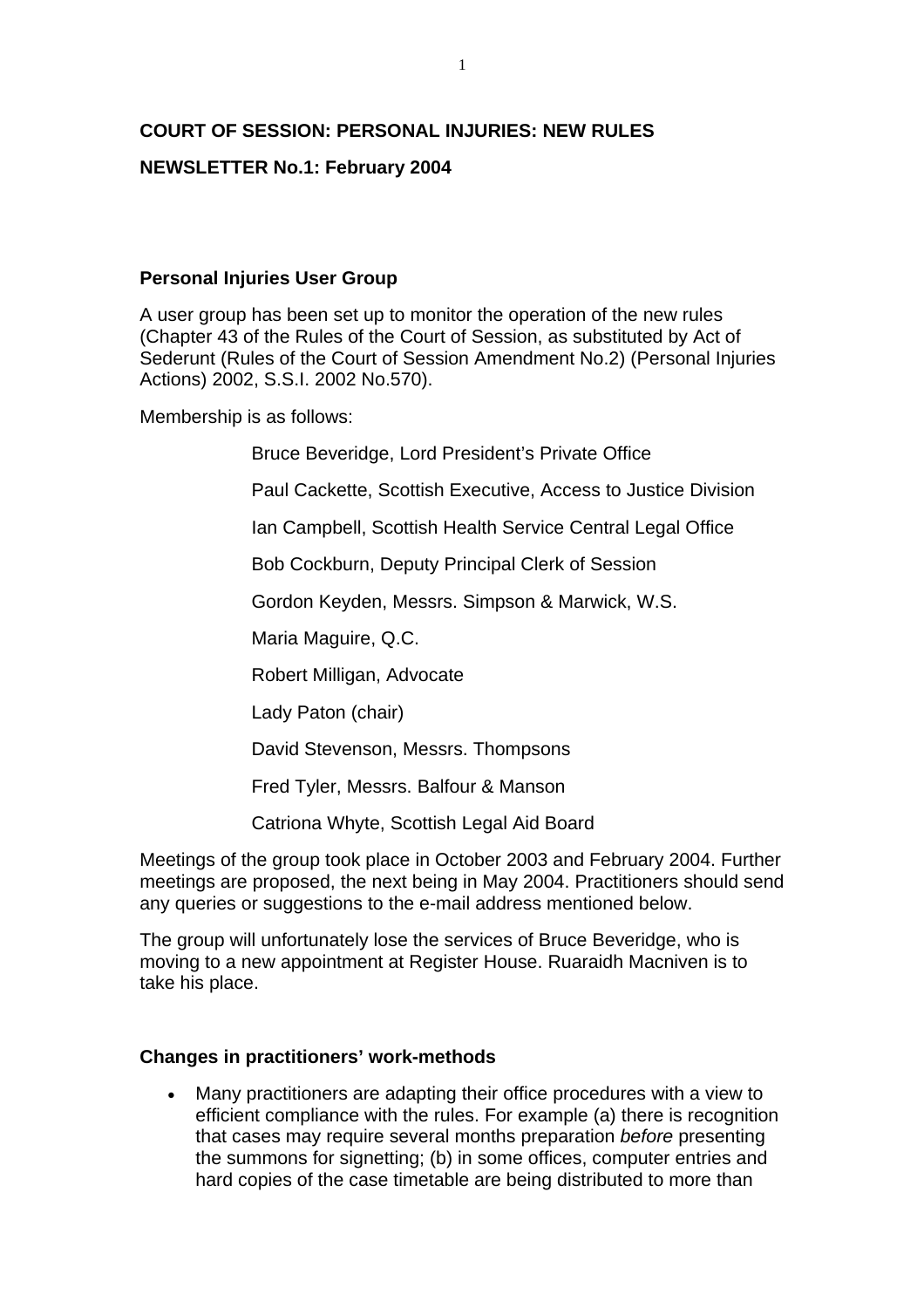one practitioner, in an effort to provide a back-up or double-check so that court-imposed deadlines are not missed as a result of oversight, human error, illness or absence from work; (c) efforts are being made to obtain experts' reports at an early stage to enable the statement of valuation of claim to be completed as accurately as possible.

• The Scottish Legal Aid Board have changed their procedures to accommodate the front-loaded nature of the new personal injuries actions.

#### **Practitioner communication**

- An **e-mail address** has been created. Practitioners will be able to send queries, suggestions, and information to: [personalinjuries@scotcourts.gov.uk](mailto:personalinjuries@scotcourts.gov.uk).
- A **web-page** has also been created on the Scottish Courts web-site at: [www.scotcourts.gov.uk.](http://www.scotcourts.gov.uk/) News and developments of general interest (such as this newsletter) will be posted on that page.

## **Pro formas**

- The style **summons** does not give the defender notice of the heads of damage claimed, such as solatium, past and future wage loss, necessary services, and so on. The defender has to await the lodging of the pursuer's statement of value of claim. A further Act of Sederunt may alter the style summons such that the pursuer will have to list, in the summons, the heads of damage claimed (although not the precise figures, which is a matter for the statement of value of claim).
- The *pro forma* **Specification of Documents** does not recover wages information where a pursuer is *employed by someone other than the defender*. Also any noise level records and risk assessments in the hands of the defender are not recovered. An improved specification (possibly including alternative paragraphs, to be inserted or deleted as appropriate) may be incorporated in future versions of the rules. Meantime practitioners must use the existing *pro forma*, as the defender has no opportunity to oppose the terms of the specification. Additional specifications may then be used as necessary.
- The *pro forma* **Statement of Value of Claim (form 43.9)** does not provide for every head of claim. For example, past necessary services (section 8 of the Administration of Justice Act 1982) are included, but not future necessary services; future personal services (section 9) are included, but not past personal services. Practitioners should therefore treat Form 43.9 as a model or template, to be adapted as necessary.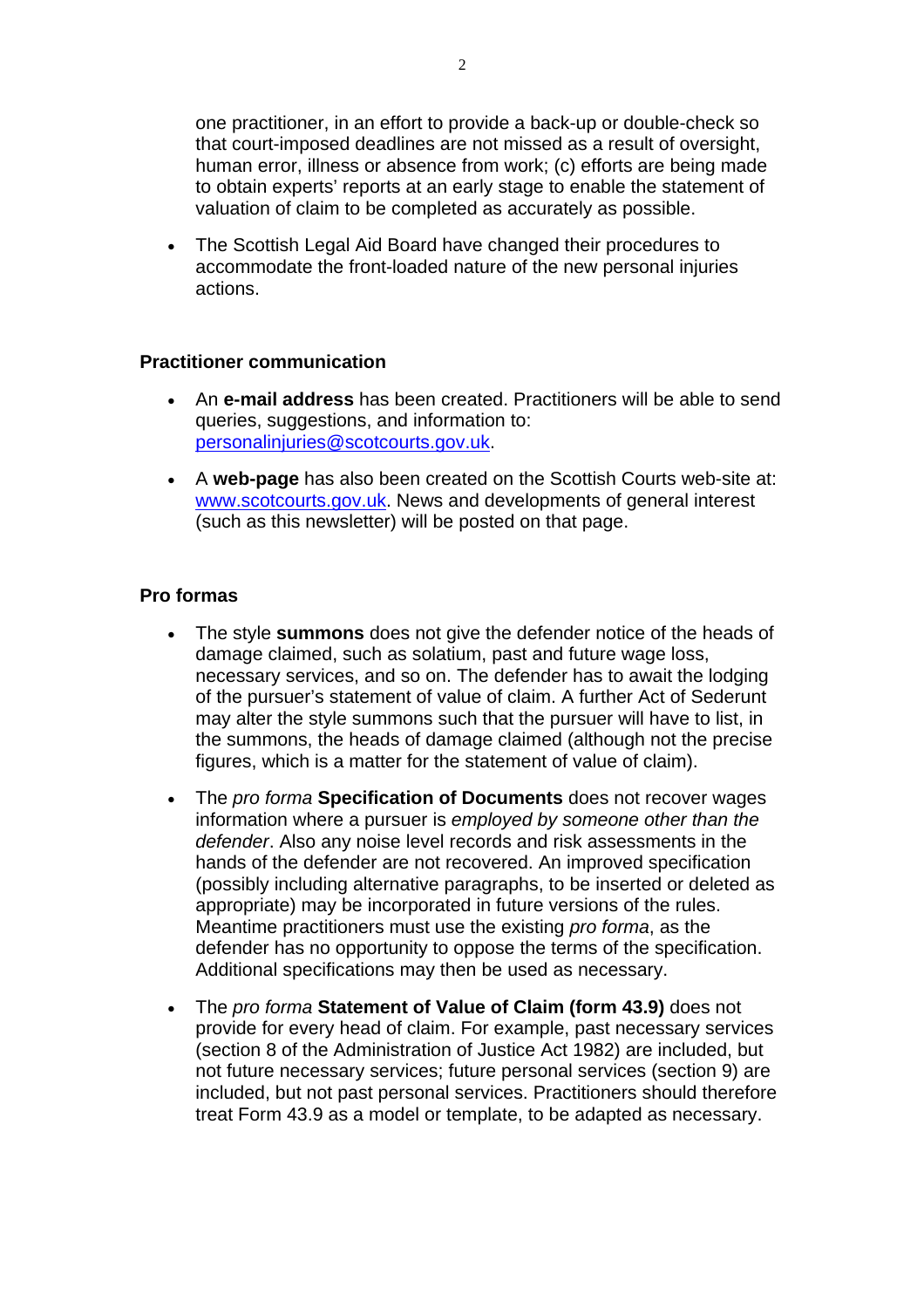## **Terms of motions**

- A motion **seeking a sist and/or a variation of the timetable** should give sufficiently detailed reasons. The expense of a hearing before a Lord Ordinary may then be avoided.
- Similarly, a motion in terms of rule 43.5 (to have the action withdrawn from the new rules and to appoint it to **proceed as an ordinary action**  ) should detail specifically all the items listed in rule 43.5(3), providing as much information as can conveniently be given: *Broadfoot's C.B. v. Forth Valley Acute Hospitals NHS Trust,* 2003 G.W.D. 26-729.

## **Late records**

• Where a pursuer fails to lodge a record by the due date, the Keeper will put the case out By Order. The pursuer must be represented at that By Order. However a practice is evolving whereby a *defender* who does not oppose the late lodging of records, and who does not wish to address the court on further procedure, may advise both the pursuer and the Keeper in writing, and in those circumstances need not be represented at the By Order.

# **Relevancy and specification points**

• The new rules discourage procedure rolls: see rule 43.6(5) and (6). Valid specification points (intimated in writing to the other party) will in general be dealt with by ordaining the party to aver the further detail required, and putting the case out By Order to ensure that the necessary specification has been given. More fundamental questions of relevancy, which might result in the disposal of the action without the necessity of leading evidence, must again be intimated in writing: rule 43.6(5) and (6). The party seeking the procedure roll will have to persuade the court that a debate should be allowed.

## **Pre-proof/trial meetings**

- Some practitioners are making use of video-conferencing for pre-proof meetings.
- Several cases have already reached the stage of a pre-proof meeting, and have settled.

## **Proof dates**

The first "new rules" proofs are expected to take place in April 2004.